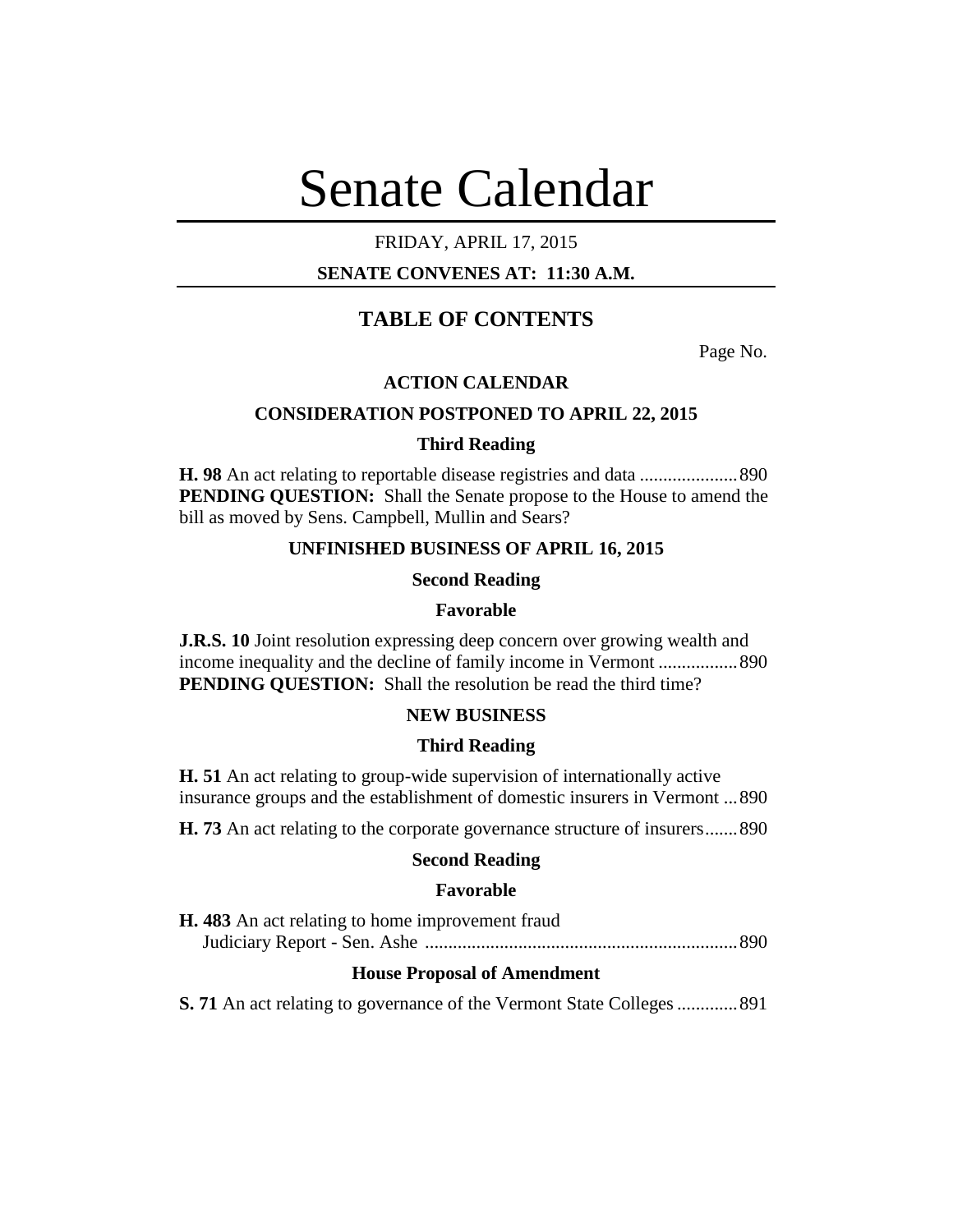## **NOTICE CALENDAR**

#### **Second Reading**

## **Favorable with Proposal of Amendment**

**H. 241** An act relating to rulemaking on emergency involuntary procedures Health and Welfare Report - Sen. Lyons .................................................892

# **ORDERED TO LIE**

**S. 137** An act relating to penalties for selling and dispensing marijuana......893

# **CONCURRENT RESOLUTIONS FOR ACTION**

**H.C.R. 113-127** (For text of Resolutions, see Addendum to House Calendar for April 16, 2015) .........................................................................893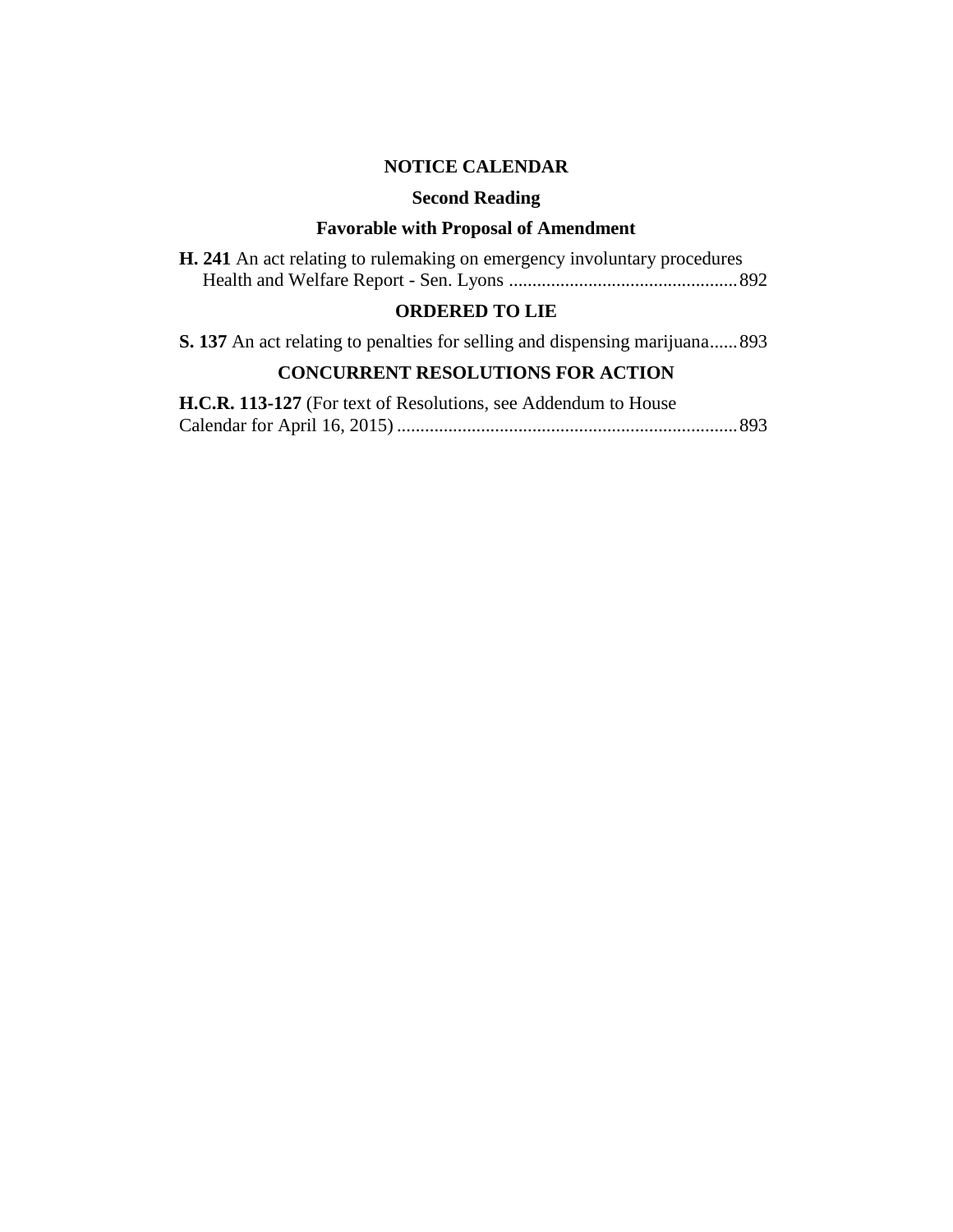## **ORDERS OF THE DAY**

#### **ACTION CALENDAR**

#### **CONSIDERATION POSTPONED TO APRIL 22, 2015**

#### **Third Reading**

## **H. 98.**

An act relating to reportable disease registries and data.

**PENDING QUESTION:** Shall the Senate propose to the House to amend the bill as moved by Senators Campbell, Mullin and Sears?

(For text of amendment see Senate Journal of April 15, 2015, page 445)

#### **UNFINISHED BUSINESS OF THURSDAY, APRIL 16, 2015**

#### **Second Reading**

**Favorable**

#### **J.R.S. 10.**

Joint resolution expressing deep concern over growing wealth and income inequality and the decline of family income in Vermont.

**PENDING QUESTION:** Shall the resolution be read the third time?

(For text of resolution, see Senate Journal for January 23, 2015, page 47)

## **NEW BUSINESS**

#### **Third Reading**

#### **H. 51.**

An act relating to group-wide supervision of internationally active insurance groups and the establishment of domestic insurers in Vermont.

#### **H. 73.**

An act relating to the corporate governance structure of insurers.

#### **Second Reading**

#### **Favorable**

#### **H. 483.**

An act relating to home improvement fraud.

#### **Reported favorably by Senator Ashe for the Committee on Judiciary.**

(Committee vote: 5-0-0)

(No House amendments)

- 890 -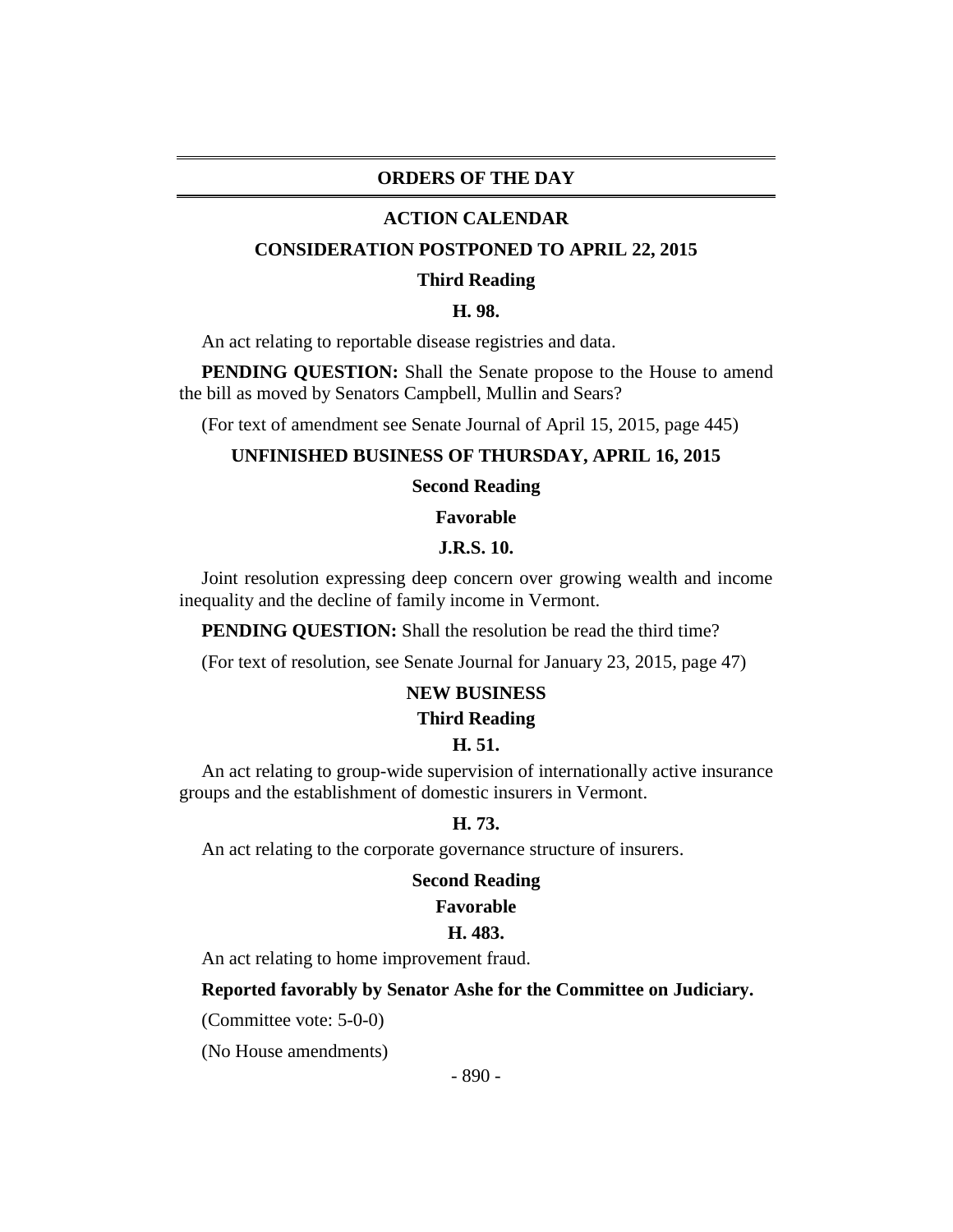#### **House Proposal of Amendment**

#### **S. 71.**

An act relating to governance of the Vermont State Colleges.

The House proposes to the Senate to amend the bill as follows:

First: In Sec. 1, in 16 V.S.A. chapter 72, by striking out § 2185 (determination of residency for tuition purposes) in its entirety and inserting in lieu thereof the following:

## § 2185. DETERMINATION OF RESIDENCY FOR TUITION PURPOSES

(a) The Board of Trustees shall adopt policies related to residency for tuition purposes, consistent with State and federal requirements.

(b) Any member of the U.S. Armed Forces of the United States on active duty who is transferred to Vermont for duty other than for the purpose of education shall, upon transfer and for the period of active duty served in Vermont, be considered a resident for in-state tuition purposes at the start of the next semester or academic period.

Second: In Sec. 1, in 16 V.S.A. § 2171, by striking out subsection (a) in its entirety and inserting in lieu thereof a new subsection (a) to read as follows:

(a) There is created as a part of the educational system of the State of Vermont a public corporation to be known as "Vermont State Colleges," which Colleges" or any other name that the Board of Trustees, established under section 2172 of this chapter, selects at a meeting duly warned for that purpose, provided that the word "Vermont" shall appear in the selected name. The Corporation shall plan, supervise, administer, and operate facilities for education at the postsecondary level supported in whole or in substantial part with State funds; however, while the Corporation shall maintain cooperative relations with the University of Vermont and State Agricultural College, nothing in this chapter shall give the corporation Corporation any responsibility for the planning, supervision, administration, or operation of the University.

Third: By adding a new section to be Sec. 2 to read as follows:

## Sec. 2. EFFECT OF AMENDMENT

In Sec. 1 of this act, 16 V.S.A. § 2171(a) is amended by authorizing the Board of Trustees established under 16 V.S.A. § 2172 to select a different name for the Corporation presently known as "Vermont State Colleges." Notwithstanding any name that the Board of Trustees selects for the Corporation pursuant to 16 V.S.A. § 2171(a):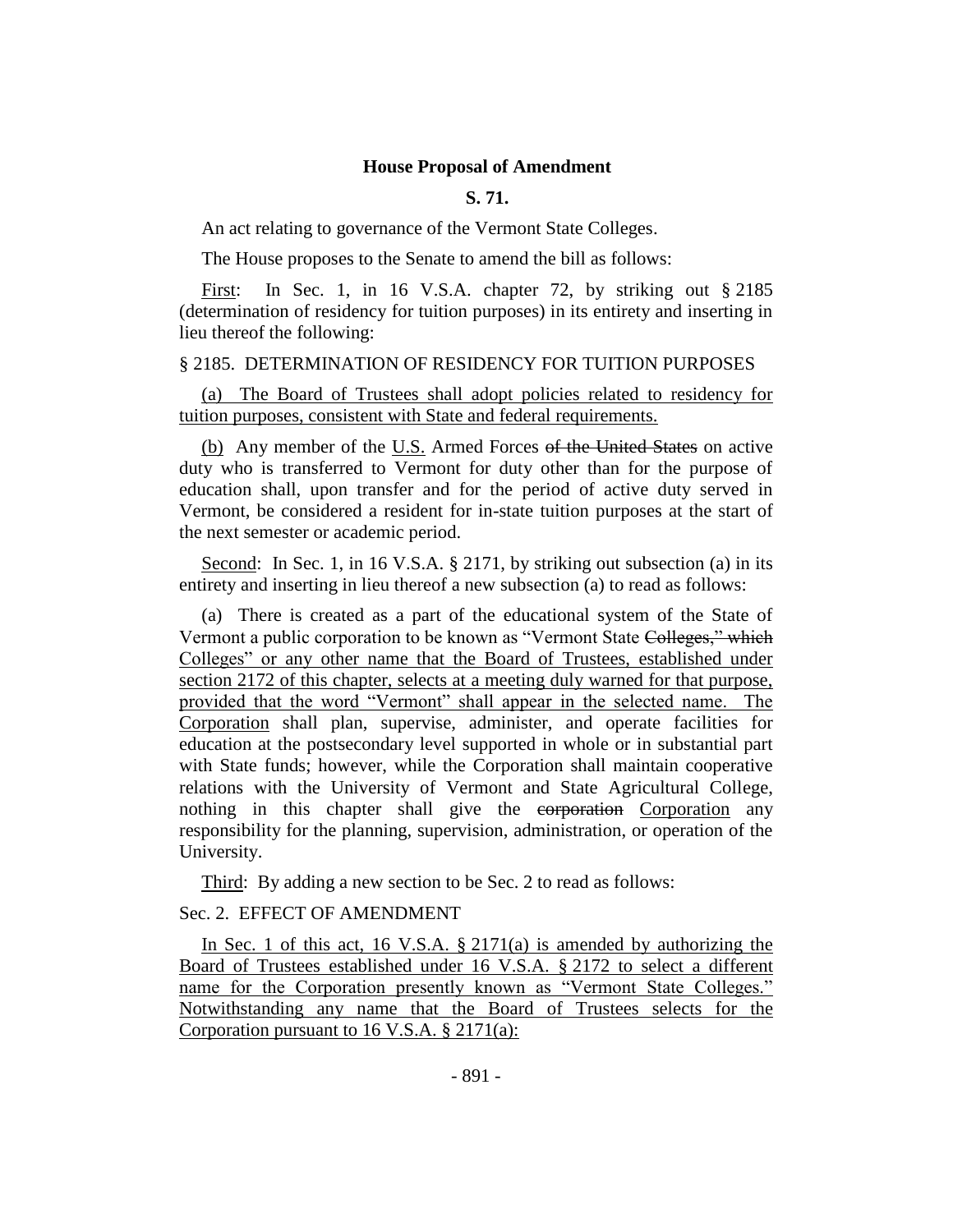(1) All legal instruments executed in the name of the Vermont State Colleges or in any subsequent name selected under 16 V.S.A. § 2171(a) shall be legally binding on the Corporation.

(2) All statutory references to "Vermont State Colleges" shall mean the Corporation created under 16 V.S.A. § 2171(a).

And by renumbering the remaining sections to be numerically correct.

## **NOTICE CALENDAR**

#### **Second Reading**

#### **Favorable with Proposal of Amendment**

#### **H. 241.**

An act relating to rulemaking on emergency involuntary procedures.

## **Reported favorably with recommendation of proposal of amendment by Senator Lyons for the Committee on Health & Welfare.**

The Committee recommends that the Senate propose to the House to amend the bill as follows:

First: In Sec.1, subsection (a), subdivisions (1) and (2)(B), by striking out the words "as a nurse practitioner" after Vermont Board of Nursing where it twicely appears

Second: By striking out Sec. 2 in its entirety and inserting in lieu thereof the following:

Sec. 2. 18 V.S.A. § 7251 is amended to read:

#### § 7251. PRINCIPLES FOR MENTAL HEALTH CARE REFORM

The General Assembly adopts the following principles as a framework for reforming the mental health care system in Vermont:

\* \* \*

(9) Individuals with a psychiatric disability or mental condition who are in the custody or temporary custody of the Commissioner of Mental Health and who receive treatment in an acute inpatient hospital unit, intensive residential recovery facility, or a secure residential recovery facility shall be afforded at least the same rights and protections as those individuals cared for at the former Vermont State Hospital that reflect evidence-based best practices aimed at reducing the use of emergency involuntary procedures.

(Committee vote: 5-0-0)

(For House amendments, see House Journal for March 17, 2015, page 420 and March 18, 2015, page 440)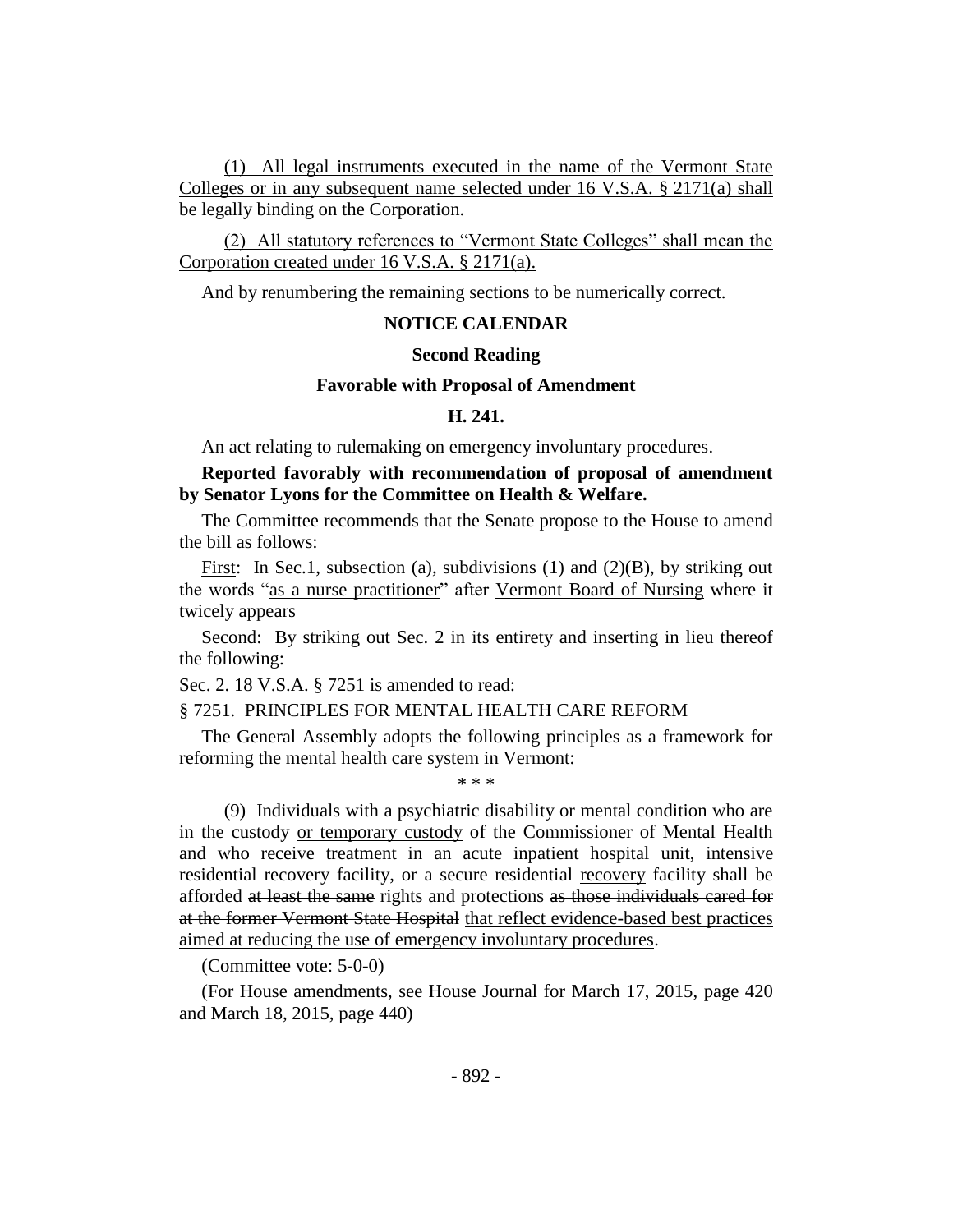#### **ORDERED TO LIE**

## **S. 137.**

An act relating to penalties for selling and dispensing marijuana.

**PENDING ACTION:** Committee Bill for Second Reading

## **CONCURRENT RESOLUTIONS FOR ACTION**

**H.C.R. 113-127** (For text of Resolutions, see Addendum to House Calendar for April 16, 2015)

## **CONFIRMATIONS**

The following appointments will be considered by the Senate, as a group, under suspension of the Rules, as moved by the President *pro tempore,* for confirmation together and without debate, by consent thereby given by the Senate. However, upon request of any senator, any appointment may be singled out and acted upon separately by the Senate, with consideration given to the report of the Committee to which the appointment was referred, and with full debate; and further, all appointments for the positions of Secretaries of Agencies, Commissioners of Departments, Judges, Magistrates, and members of the Public Service Board shall be fully and separately acted upon.

Frederick Kenney, II of Jericho - Executive Director of the Vermont Economic Progress Council – By Sen. Mullin for the Committee on Econ. Dev., Housing and General Affairs. (4/14/15)

Stephan Morse of Newfane – Member of the Vermont Economic Progress Council – By Sen. Balint for the Committee on Econ. Dev., Housing and General Affairs. (4/14/15)

Shawn Straffin of West Burke – Member of the Vermont Economic Progress Council – By Sen. Balint for the Committee on Econ. Dev., Housing and General Affairs. (4/14/15)

Lisa Lang of Waitsfield – Member of the Travel Information Council – By Sen. Degree for the Committee on Transportation. (4/21/15)

David Coen of Shelburne – Member of the Transportation Board – By Sen. Mazza for the Committee on Transportation. (4/21/15)

Richard Bailey of Hyde Park – Member of the Transportation Board – By Sen. Westman for the Committee on Transportation. (4/21/15)